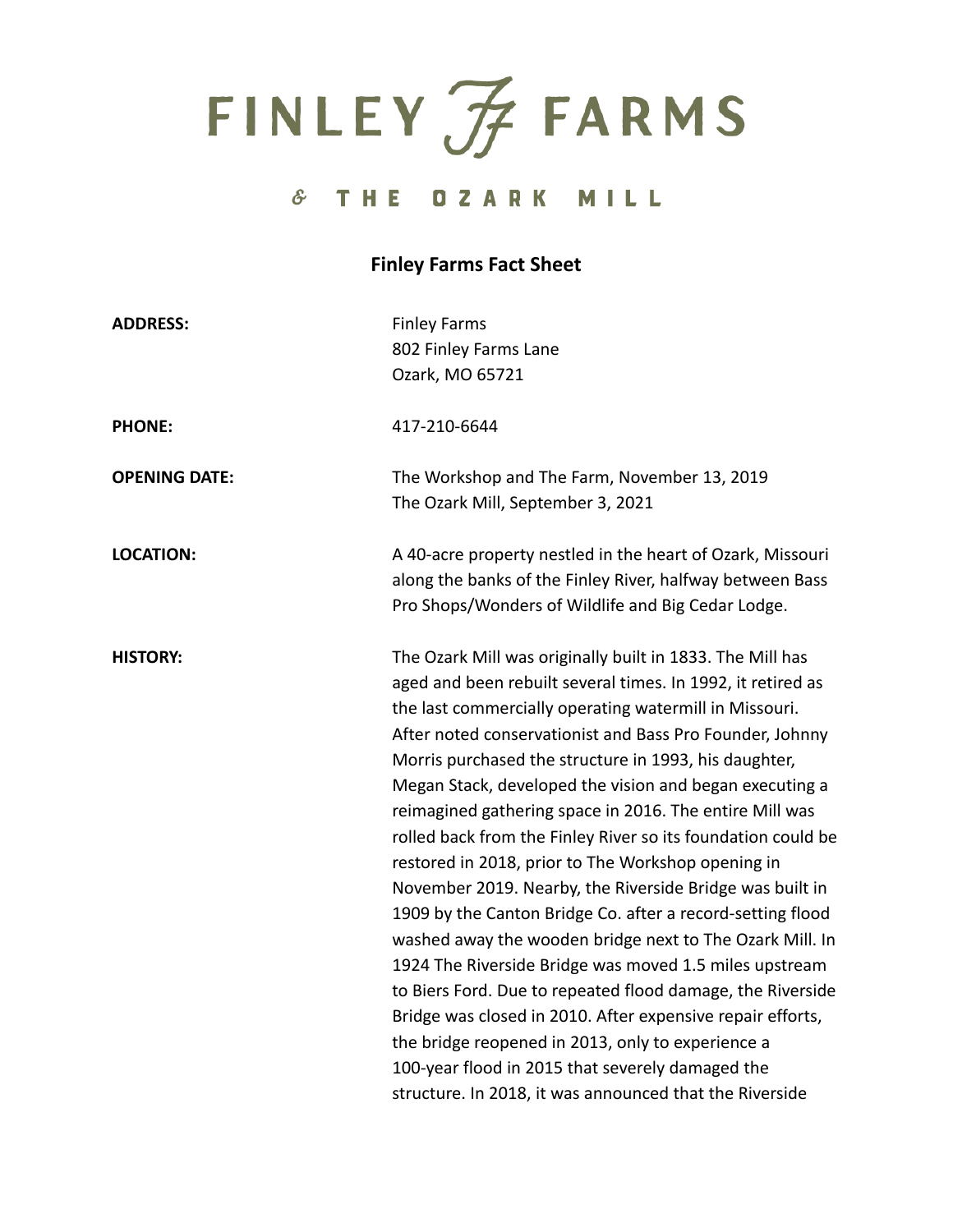# FINLEY FARMS

### & THE OZARK MILL

|                  | Bridge would be relocated and renovated as part of the<br>Finley Farms development. After disassembling the<br>Riverside Bridge in 2019, it took 6 months to restore the<br>structure. The new home for the more than a century old<br>bridge is in the same location where the historic<br>"Chadwick Flyer" railroad once crossed the Finley River.                                                                                                                                                                                                                                                                                                                                |
|------------------|-------------------------------------------------------------------------------------------------------------------------------------------------------------------------------------------------------------------------------------------------------------------------------------------------------------------------------------------------------------------------------------------------------------------------------------------------------------------------------------------------------------------------------------------------------------------------------------------------------------------------------------------------------------------------------------|
| <b>OVERVIEW:</b> | Finley Farms is restoring and reimagining the historic Ozark<br>Mill property to create a sprawling gathering place<br>featuring farm-forward restaurants, vibrant event venues,<br>a riverside wedding chapel, an urban high-yield farm and<br>more. A family passion project-multiple generations of<br>the Morris family are pouring their hearts into this project.<br>Inspired by the rich history of the Mill, Johnny Morris had a<br>vision to preserve this landmark and open it as a riverfront<br>restaurant. Today, his daughter Megan Stack is carrying the<br>torch to preserve this historical destination and showcase<br>its beauty while featuring urban concepts. |
| THE WORKSHOP:    | The Workshop is a fully restored 1930s industrial brick<br>garage featuring large garage doors that offer<br>photo-worthy views of the high-yield urban farm. The<br>communal gathering space serves a full menu of options<br>including coffees, teas, toasts, salads, pastries and cocktails<br>Monday through Saturday. After hours, The Workshop<br>offers private events in addition to interactive and<br>hands-on culinary, cocktail, craft, farming and kid's classes.                                                                                                                                                                                                      |
| THE FARM:        | Modeled after family farms that once dotted the Ozarks<br>landscape, this high-yield urban farm supports on-property<br>restaurants with seasonal produce and materials for<br>hands-on workshops. The Farm features a buzzing apiary,<br>bloom-filled flower fields and a wooded mushroom yard                                                                                                                                                                                                                                                                                                                                                                                     |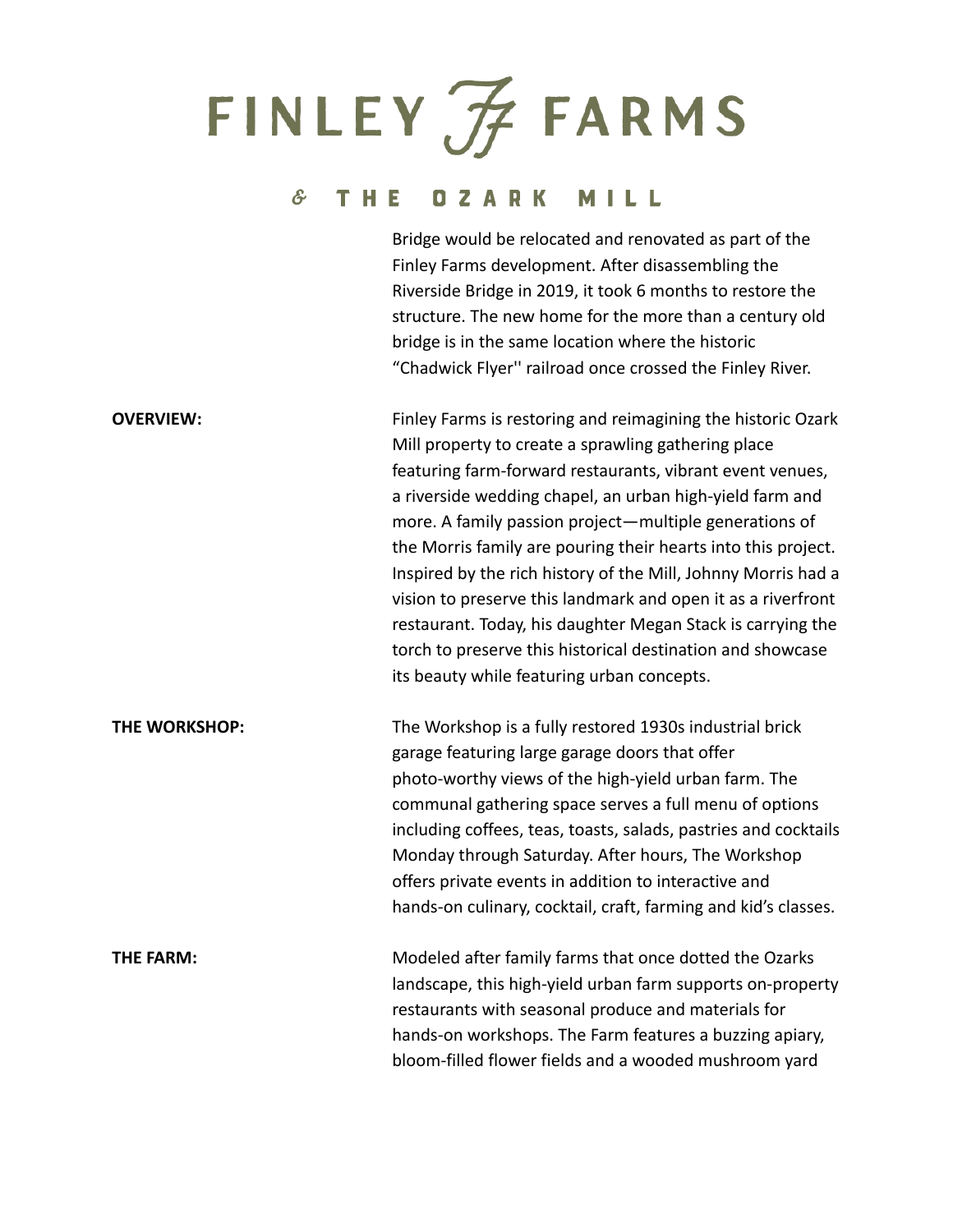## FINLEY FARMS

### & THE OZARK MILL

|                        | make The Farm an ideal location for small events and<br>elopements. Resident Farmers offer regular farm tours and<br>beehive checks, allowing visitors to learn more about The<br>Farm's organic standards and practices.                                                                                                                                                                                                                                                                                                                                                                           |
|------------------------|-----------------------------------------------------------------------------------------------------------------------------------------------------------------------------------------------------------------------------------------------------------------------------------------------------------------------------------------------------------------------------------------------------------------------------------------------------------------------------------------------------------------------------------------------------------------------------------------------------|
| THE MARKET SHED:       | Right next to The Workshop sits The Market Shed, a rustic,<br>seasonal venue that plays host to the Ozark Farmers<br>Market. Together, with The Workshop, these minimalistic<br>spaces create an eclectic indoor-outdoor atmosphere to<br>accommodate any special occasion.                                                                                                                                                                                                                                                                                                                         |
| <b>THE OZARK MILL:</b> | The Ozark Mill is a multipurpose event space with a<br>restaurant, a general store featuring pantry staples,<br>kitchenware, and branded items and has plans for a<br>speakeasy and a self-guided history tour. The Ozark Mill<br>Restaurant is a family-friendly dining experience rooted in<br>the history of the Ozarks. The restaurant's dining space,<br>bar, and patio overlook the picturesque Finley River. Chef<br>Kevin Korman's farm-to-table inspired menu focuses on<br>pizza, pasta and seasonal dishes featuring local,<br>sustainable food sources including produce grown on site. |
| <b>THE GARRISON:</b>   | A turn-of-the-century inspired speakeasy, The Garrison, is<br>slated to open in 2022. Ideal for social gatherings, this<br>intimate space will feature craft cocktails and small<br>shareable plates. Located on the lower floor of The Ozark<br>Mill, the hideaway will highlight the legacy of Ozark's<br>famed Riverside Inn and its original proprietor, Howard<br>Garrison.                                                                                                                                                                                                                    |
| <b>THE CHAPEL:</b>     | The Chapel is an open-air venue set along the banks of<br>Finley Fiver just across from the Ozark Mill. The structure<br>was modeled after many historic chapels designed in the                                                                                                                                                                                                                                                                                                                                                                                                                    |